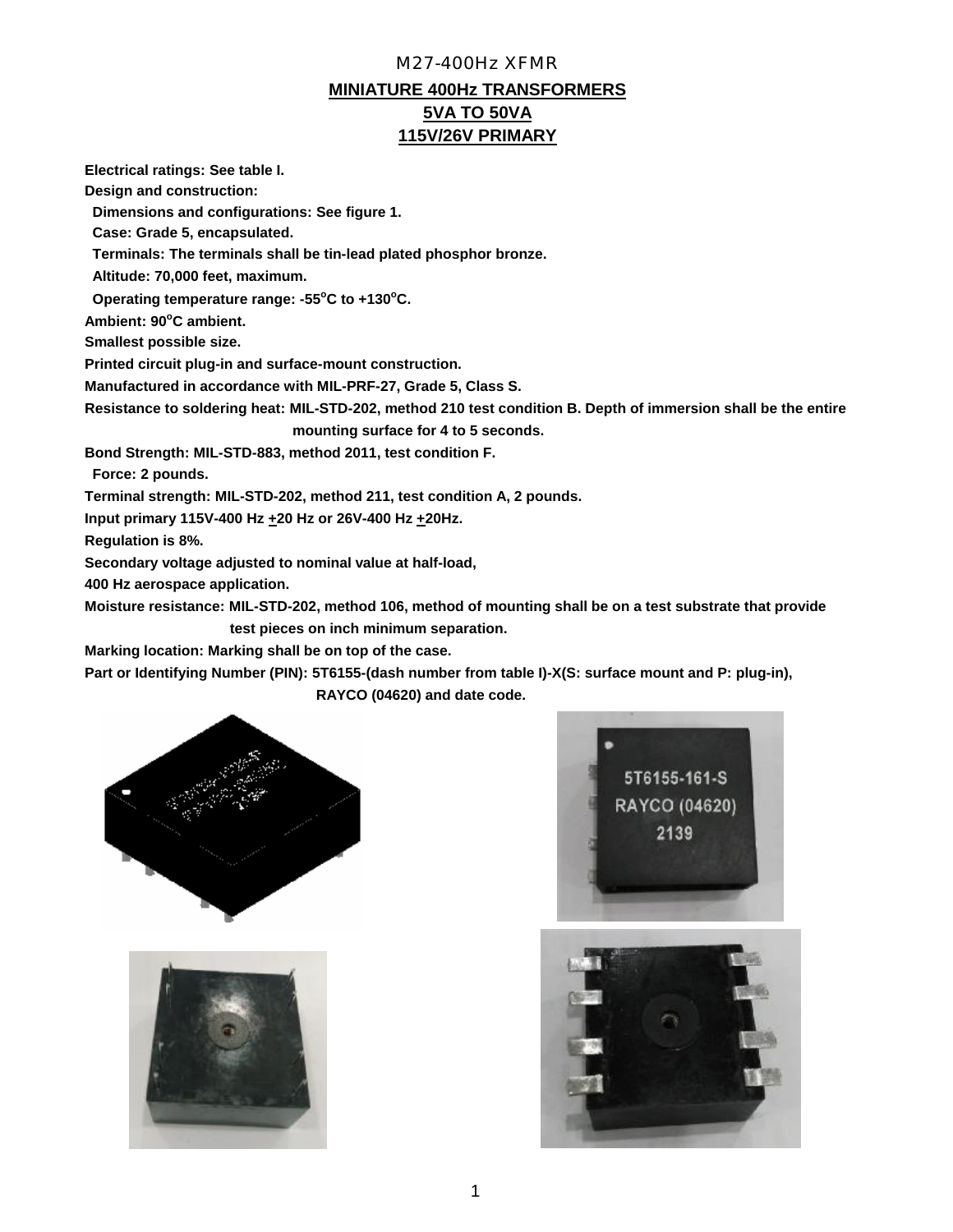#### **TABEL I. ELECTRICAL CHARACTERISTICS.**

| <b>Model Number</b> | <b>Model Number</b> | <b>Sec/Current</b> | Sec/Voltage  | Configuration  | Weight |
|---------------------|---------------------|--------------------|--------------|----------------|--------|
| 115V Primary        | 26V Primary         | mA                 | $\mathsf{V}$ |                | Gram   |
| 5T6155-151-X        | 5T6155-251-X        | 1000               |              | $\mathbf{1}$   | 52     |
| 5T6155-152-X        | 5T6155-252-X        | 3000               |              | $\overline{2}$ | 65     |
| 5T6155-153-X        | 5T6155-253-X        | 5000               | 5.0 CT       | 3              | 100    |
| 5T6155-154-X        | 5T6155-254-X        | 7000               |              | $\overline{4}$ | 145    |
| 5T6155-155-X        | 5T6155-255-X        | 10000              |              | 5              | 195    |
| 5T6155-161-X        | 5T6155-261-X        | 833                |              | $\mathbf{1}$   | 52     |
| 5T6155-162-X        | 5T6155-262-X        | 2500               |              | $\overline{2}$ | 65     |
| 5T6155-163-X        | 5T6155-263-X        | 4166               | 6.0 CT       | 3              | 100    |
| 5T6155-164-X        | 5T6155-264-X        | 5833               |              | $\overline{4}$ | 145    |
| 5T6155-165-X        | 5T6155-265-X        | 8333               |              | $\overline{5}$ | 195    |
| 5T6155-191-X        | 5T6155-291-X        | 555                |              | $\mathbf{1}$   | 52     |
| 5T6155-192-X        | 5T6155-292-X        | 1666               |              | $\overline{2}$ | 65     |
| 5T6155-193-X        | 5T6155-293-X        | 2777               | 9.0 CT       | 3              | 100    |
| 5T6155-194-X        | 5T6155-294-X        | 3888               |              | $\overline{4}$ | 145    |
| 5T6155-195-X        | 5T6155-295-X        | 5555               |              | 5              | 195    |
| 5T6155-1121-X       | 5T6155-2121-X       | 417                |              | $\mathbf{1}$   | 52     |
| 5T6155-1122-X       | 5T6155-2122-X       | 1250               |              | $\overline{2}$ | 65     |
| 5T6155-1123-X       | 5T6155-2123-X       | 2083               | 12 CT        | 3              | 100    |
| 5T6155-1124-X       | 5T6155-2124-X       | 2917               |              | $\overline{4}$ | 145    |
| 5T6155-1125-X       | 5T6155-2125-X       | 4166               |              | $\overline{5}$ | 195    |
| 5T6155-1141-X       | 5T6155-2141-X       | 357                |              | $\mathbf{1}$   | 52     |
| 5T6155-1142-X       | 5T6155-2142-X       | 1071               |              | $\overline{2}$ | 65     |
| 5T6155-1143-X       | 5T6155-2143-X       | 1786               | 14 CT        | 3              | 100    |
| 5T6155-1144-X       | 5T6155-2144-X       | 2500               |              | $\overline{4}$ | 145    |
| 5T6155-1145-X       | 5T6155-2145-X       | 3571               |              | 5              | 195    |
| 5T6155-1151-X       | 5T6155-2151-X       | 333                |              | $\overline{1}$ | 52     |
| 5T6155-1152-X       | 5T6155-2152-X       | 1000               |              | $\overline{2}$ | 65     |
| 5T6155-1153-X       | 5T6155-2153-X       | 1667               | 15 CT        | 3              | 100    |
| 5T6155-1154-X       | 5T6155-2154-X       | 2333               |              | $\overline{4}$ | 145    |
| 5T6155-1155-X       | 5T6155-2155-X       | 3333               |              | 5              | 195    |
| 5T6155-1221-X       | 5T6155-2221-X       | 227                |              | $\mathbf{1}$   | 52     |
| 5T6155-1222-X       | 5T6155-2222-X       | 681                |              | $\overline{2}$ | 65     |
| 5T6155-1223-X       | 5T6155-2223-X       | 1136               | 22 CT        | 3              | 100    |
| 5T6155-1224-X       | 5T6155-2224-X       | 1591               |              | $\overline{4}$ | 145    |
| 5T6155-1225-X       | 5T6155-2225-X       | 2272               |              | $\sqrt{5}$     | 195    |
| 5T6155-1241-X       | 5T6155-2241-X       | 208                |              | $\mathbf{1}$   | 52     |
| 5T6155-1242-X       | 5T6155-2242-X       | 625                |              | $\overline{2}$ | 65     |
| 5T6155-1243-X       | 5T6155-2243-X       | 1041               | 24 CT        | 3              | 100    |
| 5T6155-1244-X       | 5T6155-2244-X       | 1450               |              | $\overline{4}$ | 145    |
| 5T6155-1245-X       | 5T6155-2245-X       | 2083               |              | 5 <sub>5</sub> | 195    |

 \* Configuration: X noting use type -- S=Surface-mount and P=Plug-in Last numberical digit references size of unit.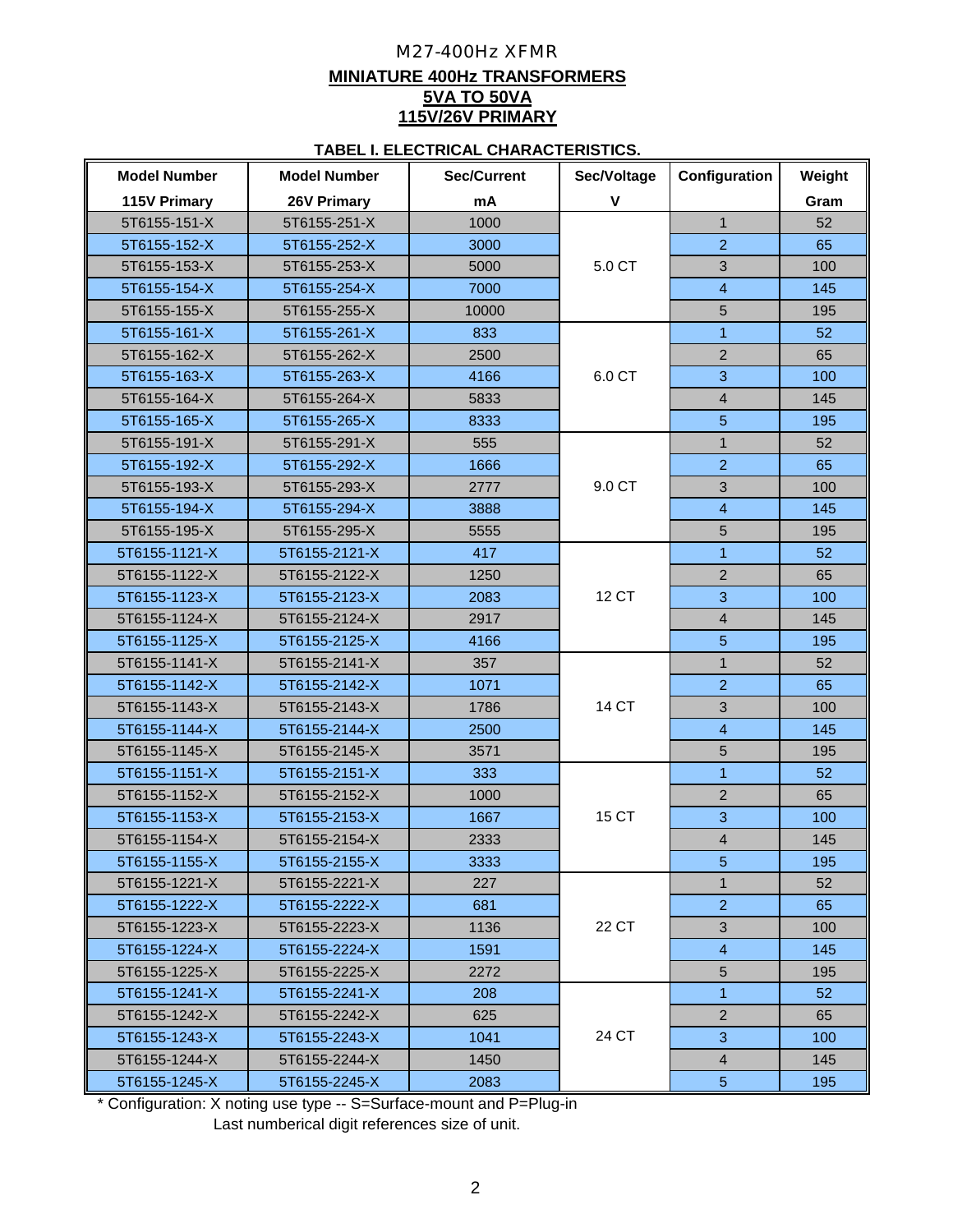## **TABEL I. ELECTRICAL CHARACTERISTICS - CONTINUED.**

| <b>Model Number</b> | <b>Model Number</b> | <b>Sec/Current</b> | Sec/Voltage  |                           | Weight |
|---------------------|---------------------|--------------------|--------------|---------------------------|--------|
| 115V Primary        | <b>26V Primary</b>  | mA                 | $\mathsf{V}$ |                           | Gram   |
| 5T6155-1281-X       | 5T6155-2281-X       | 178                |              | $\mathbf{1}$              | 52     |
| 5T6155-1282-X       | 5T6155-2282-X       | 535                |              | $\overline{2}$            | 65     |
| 5T6155-1283-X       | 5T6155-2283-X       | 892                | 28 CT        | $\mathfrak{Z}$            | 100    |
| 5T6155-1284-X       | 5T6155-2284-X       | 1250               |              | $\overline{4}$            | 145    |
| 5T6155-1285-X       | 5T6155-2285-X       | 1786               |              | 5                         | 195    |
| 5T6155-1361-X       | 5T6155-2361-X       | 138                |              | $\mathbf{1}$              | 52     |
| 5T6155-1362-X       | 5T6155-2362-X       | 416                |              | $\overline{2}$            | 65     |
| 5T6155-1363-X       | 5T6155-2363-X       | 694                | 36 CT        | 3                         | 100    |
| 5T6155-1364-X       | 5T6155-2364-X       | 972                |              | $\overline{4}$            | 145    |
| 5T6155-1365-X       | 5T6155-2365-X       | 1389               |              | $5\phantom{.0}$           | 195    |
| 5T6155-1481-X       | 5T6155-2481-X       | 104                |              | $\mathbf{1}$              | 52     |
| 5T6155-1482-X       | 5T6155-2482-X       | 312                |              | $\overline{2}$            | 65     |
| 5T6155-1483-X       | 5T6155-2483-X       | 521                | 48 CT        | 3                         | 100    |
| 5T6155-1484-X       | 5T6155-2484-X       | 729                |              | $\overline{4}$            | 145    |
| 5T6155-1485-X       | 5T6155-2485-X       | 1043               |              | 5                         | 195    |
| 5T6155-1751-X       | 5T6155-2751-X       | 67                 |              | $\mathbf{1}$              | 52     |
| 5T6155-1752-X       | 5T6155-2752-X       | 200                |              | $\overline{2}$            | 65     |
| 5T6155-1753-X       | 5T6155-2753-X       | 333                | 75 CT        | $\overline{3}$            | 100    |
| 5T6155-1754-X       | 5T6155-2754-X       | 467                |              | $\overline{4}$            | 145    |
| 5T6155-1755-X       | 5T6155-2755-X       | 676                |              | $5\phantom{1}$            | 195    |
| 5T6155-11001-X      | 5T6155-21001-X      | 50                 |              | $\mathbf{1}$              | 52     |
| 5T6155-11002-X      | 5T6155-21002-X      | 150                |              | $\overline{2}$            | 65     |
| 5T6155-11003-X      | 5T6155-21003-X      | 250                | 100 CT       | 3                         | 100    |
| 5T6155-11004-X      | 5T6155-21004-X      | 350                |              | $\overline{4}$            | 145    |
| 5T6155-11005-X      | 5T6155-21005-X      | 500                |              | 5                         | 195    |
| 5T6155-11101-X      | 5T6155-21101-X      | 45                 |              | $\mathbf{1}$              | 52     |
| 5T6155-11102-X      | 5T6155-21102-X      | 136                |              | $\overline{2}$            | 65     |
| 5T6155-11103-X      | 5T6155-21103-X      | 227                | 110 CT       | $\overline{3}$            | 100    |
| 5T6155-11104-X      | 5T6155-21104-X      | 318                |              | $\overline{4}$            | 145    |
| 5T6155-11105-X      | 5T6155-21105-X      | 454                |              | $5\phantom{.}$            | 195    |
| 5T6155-11151-X      | 5T6155-21151-X      | 43                 |              | $\mathbf{1}$              | 52     |
| 5T6155-11152-X      | 5T6155-21152-X      | 130                |              | $\overline{2}$            | 65     |
| 5T6155-11153-X      | 5T6155-21153-X      | 217                | 115 CT       | $\ensuremath{\mathsf{3}}$ | 100    |
| 5T6155-11154-X      | 5T6155-21154-X      | 304                |              | $\overline{4}$            | 145    |
| 5T6155-11155-X      | 5T6155-21155-X      | 434                |              | 5                         | 195    |

 Last numberical digit references size of unit. \* Configuration: X noting use type -- S=Surface-mount and P=Plug-in